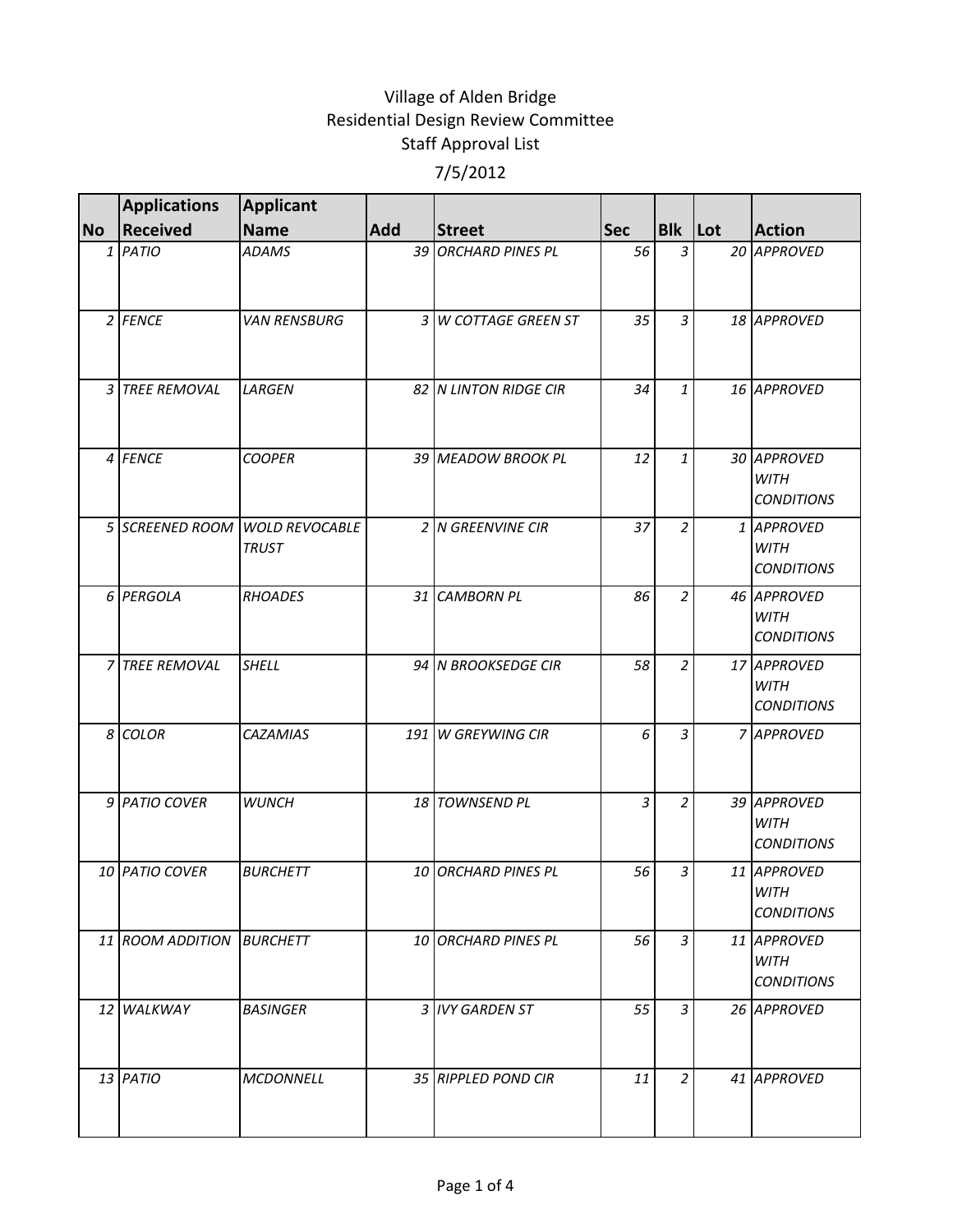|           | <b>Applications</b>            | <b>Applicant</b> |     |                        |                |                |                                                 |
|-----------|--------------------------------|------------------|-----|------------------------|----------------|----------------|-------------------------------------------------|
| <b>No</b> | <b>Received</b>                | <b>Name</b>      | Add | <b>Street</b>          | <b>Sec</b>     | Blk Lot        | <b>Action</b>                                   |
|           | 14 WALKWAY                     | <b>MCDONNELL</b> |     | 35 RIPPLED POND CIR    | 11             | $\overline{2}$ | 41 APPROVED                                     |
|           | 15 PATIO                       | <b>MCDONNELL</b> |     | 35 RIPPLED POND CIR    | 11             | $\overline{2}$ | 41 APPROVED                                     |
|           | $16$ AIR<br><b>CONDITIONER</b> | <b>MCDONNELL</b> |     | 35 RIPPLED POND CIR    | 11             | $\overline{2}$ | 41 APPROVED                                     |
|           | 17 POOL                        | <b>PHELPS</b>    |     | 51 LIVELY OAKS PL      | 10             | $\mathbf{1}$   | 16 APPROVED<br><b>WITH</b><br><b>CONDITIONS</b> |
|           | 18 FENCE                       | <b>BEAUCHAMP</b> |     | 31 EGAN LAKE PL        | 36             | $\mathfrak{Z}$ | 11 APPROVED<br><b>WITH</b><br><b>CONDITIONS</b> |
|           | 19 FENCE                       | <b>SHINKE</b>    |     | 14 TOWNSEND PL         | $\overline{3}$ | $\overline{2}$ | 40 APPROVED<br><b>WITH</b><br><b>CONDITIONS</b> |
|           | 20 DRIVEWAY                    | RAINEY           |     | 56 TEAK MILL PL        | 40             | $\mathbf{1}$   | 1 APPROVED                                      |
|           | 21 FENCE                       | <b>HOLLOMON</b>  |     | 67 PLEASANT BEND DR    | 23             | $\mathbf{1}$   | 6 APPROVED                                      |
|           | 22 FENCE                       | <b>PEZESHKI</b>  |     | 62 N MILLPORT CIR      | 40             | 4              | 5 APPROVED                                      |
|           | 23 TREE REMOVAL                | <b>ZAMBRANO</b>  |     | 73 IN OLD CEDAR CIR    | 19             | 1              | 32 APPROVED<br><b>WITH</b><br><b>CONDITIONS</b> |
|           | 24 POOL                        | <b>ZAMBRANO</b>  |     | 73 N OLD CEDAR CIR     | 19             | $\mathbf{1}$   | 32 APPROVED<br><b>WITH</b><br><b>CONDITIONS</b> |
|           | 25 TREE REMOVAL                | <b>DEMETER</b>   |     | 50 S APPLE SPRINGS CIR | 59             | $\overline{2}$ | 14 APPROVED                                     |
|           | 26 PATIO                       | <b>TRUESDALE</b> |     | 47 LIVELY OAKS PL      | 10             | $\mathbf{1}$   | 17 APPROVED                                     |
|           |                                |                  |     |                        |                |                |                                                 |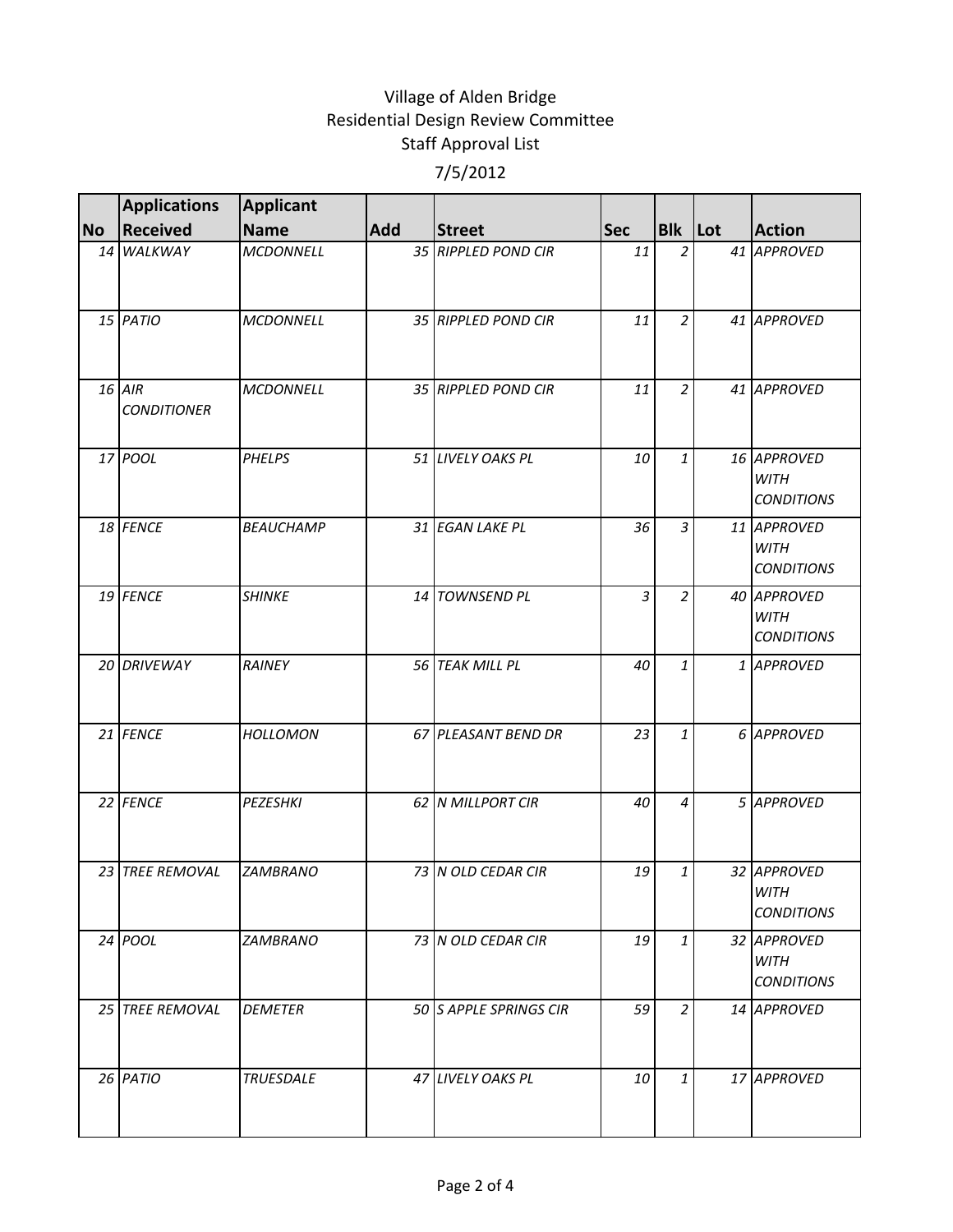|           | <b>Applications</b>         | <b>Applicant</b>  |     |                        |                |                |                                                 |
|-----------|-----------------------------|-------------------|-----|------------------------|----------------|----------------|-------------------------------------------------|
| <b>No</b> | <b>Received</b>             | <b>Name</b>       | Add | <b>Street</b>          | <b>Sec</b>     | <b>Blk</b> Lot | <b>Action</b>                                   |
|           | 27 WALKWAY                  | <b>TRUESDALE</b>  |     | 47 LIVELY OAKS PL      | 10             | 1              | 17 APPROVED                                     |
|           | 28 PLAY STRUCTURE TRUESDALE |                   |     | 47 LIVELY OAKS PL      | 10             | $\mathbf{1}$   | 17 APPROVED                                     |
|           | 29 COLOR                    | <b>KAKADJIAN</b>  |     | 134 N DOWNY WILLOW CIR | 60             | $\overline{2}$ | 15 APPROVED                                     |
|           | 30 ROOF                     | <b>DAVENPORT</b>  |     | 75 N VERANDA RIDGE DR  | 69             | $\mathbf{1}$   | 39 APPROVED                                     |
|           | 31 WALKWAY                  | <b>COOPER</b>     |     | 39 MEADOW BROOK PL     | 12             | 1              | 30 APPROVED                                     |
|           | 32 TREE REMOVAL             | <b>FLORIS</b>     |     | 154 W SLATESTONE CIR   | 50             | $\overline{2}$ | 3 APPROVED<br><b>WITH</b><br><b>CONDITIONS</b>  |
|           | 33 STORAGE SHED             | <b>WOOD</b>       |     | 139 W SLATESTONE CIR   | 50             | 1              | 8 APPROVED                                      |
|           | 34 ROOF                     | <b>KUPFER</b>     |     | 10 TAUPEWOOD PL        | 74             | $\overline{3}$ | 38 APPROVED                                     |
|           | 35 GENERATOR                | <b>SMITH</b>      |     | 55 S LACE ARBOR DR     | 10             | $\overline{2}$ | 4 APPROVED<br><b>WITH</b><br><b>CONDITIONS</b>  |
|           | 36 ROOF                     | <b>BRICKHOUSE</b> |     | 7 TAUPEWOOD PL         | 74             | 3              | 41 APPROVED                                     |
|           | 37 PERGOLA                  | <b>KADRI</b>      |     | 172 BRISTOL BEND CIR   | 8              | $\overline{3}$ | 20 APPROVED<br><b>WITH</b><br><b>CONDITIONS</b> |
|           | 38 FENCE                    | <b>WUNCH</b>      |     | 18 TOWNSEND PL         | $\overline{3}$ | $\overline{2}$ | 39 APPROVED<br>WITH<br><b>CONDITIONS</b>        |
|           | 39 PLAYHOUSE                | <b>SCHIRO IV</b>  |     | 47 S APPLE SPRINGS CIR | 59             | $\mathbf{1}$   | 18 APPROVED                                     |